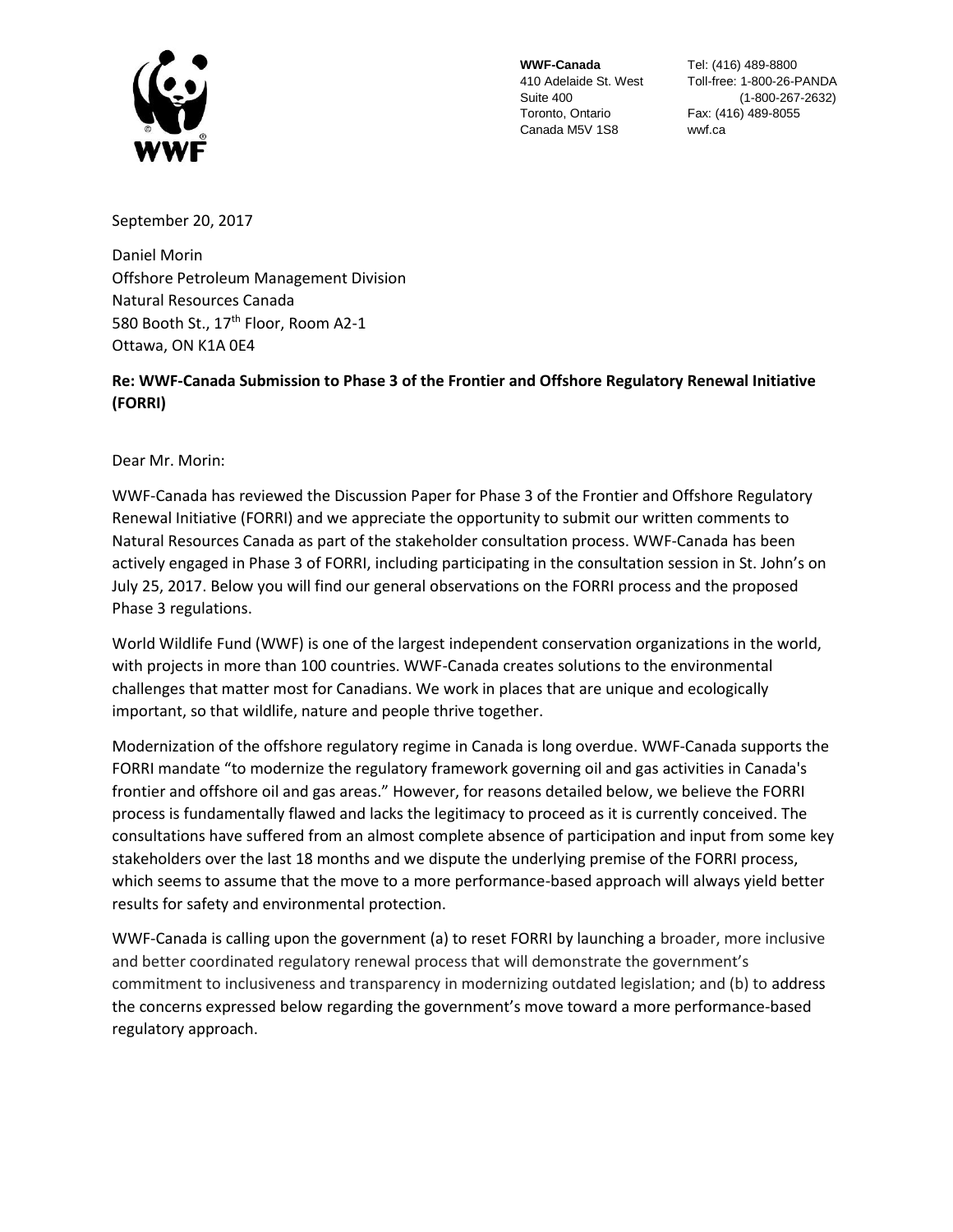## **Contents**

 $\overline{\phantom{a}}$ 

### <span id="page-1-0"></span>**I. FORRI Mandate**

*As it is currently structured, the FORRI review is too limited to achieve its mandate to "modernize the regulatory framework governing oil and gas activities in Canada's frontier and offshore oil and gas areas" and needs to take a broader, more coordinated and more inclusive approach that ensures the contemporary priorities of Canadians, and of the current government, are adequately reflected.*

Despite the FORRI mandate, the five COGOA regulations that are being updated are only one component of the offshore regulatory framework. In the Arctic, Canada's oil and gas regime consists of the Canada Oil and Gas Operations *Act* (COGOA), environmental rules (including liability), the licensing rules set out in the Canada Petroleum Resources *Act* (CPRA), relevant provisions of the National Energy Board (NEB) *Act*, the Arctic Waters Pollution Prevention *Act* and laws of general application such as the Canadian Environmental Assessment *Act* (CEAA). The government is currently carrying out a review of CEAA and a NEB Modernization Review, yet it is not clear how the FORRI process is connected, if at all, to these other reviews. WWF-Canada would like to see clarification from the government on this point.

FORRI, in its current form, will not fulfil its stated mandate and needs to be restructured to take a broader, more coordinated and more inclusive approach, one that considers all relevant legislation and governance issues, and ensures that the contemporary priorities of Canadians, and of the current government, are adequately reflected. For example, in 2016, the governments of Canada and the United States resolved to lead the world in the development of low-carbon economies "including through science-based steps to protect the Arctic and its peoples."<sup>1</sup> Yet the FORRI process is not considering whether the proposed regulatory changes under COGOA will support or undermine this goal.

Modernization of the offshore regulatory regime should not be seen in isolation from other important policy objectives. There is no justification for pre-emptively assuming oil and gas exploration in the Arctic should trump all other possible outcomes. Absent consideration of concerns relating to climate change, Indigenous consent, environmental protection, and other social and economic issues, the narrowly-focused FORRI review process will be of limited value. As currently conceived, FORRI will give the government no indication of whether the proposed changes conflict with other important policy

<sup>1</sup> <http://pm.gc.ca/eng/news/2016/03/10/us-canada-joint-statement-climate-energy-and-arctic-leadership>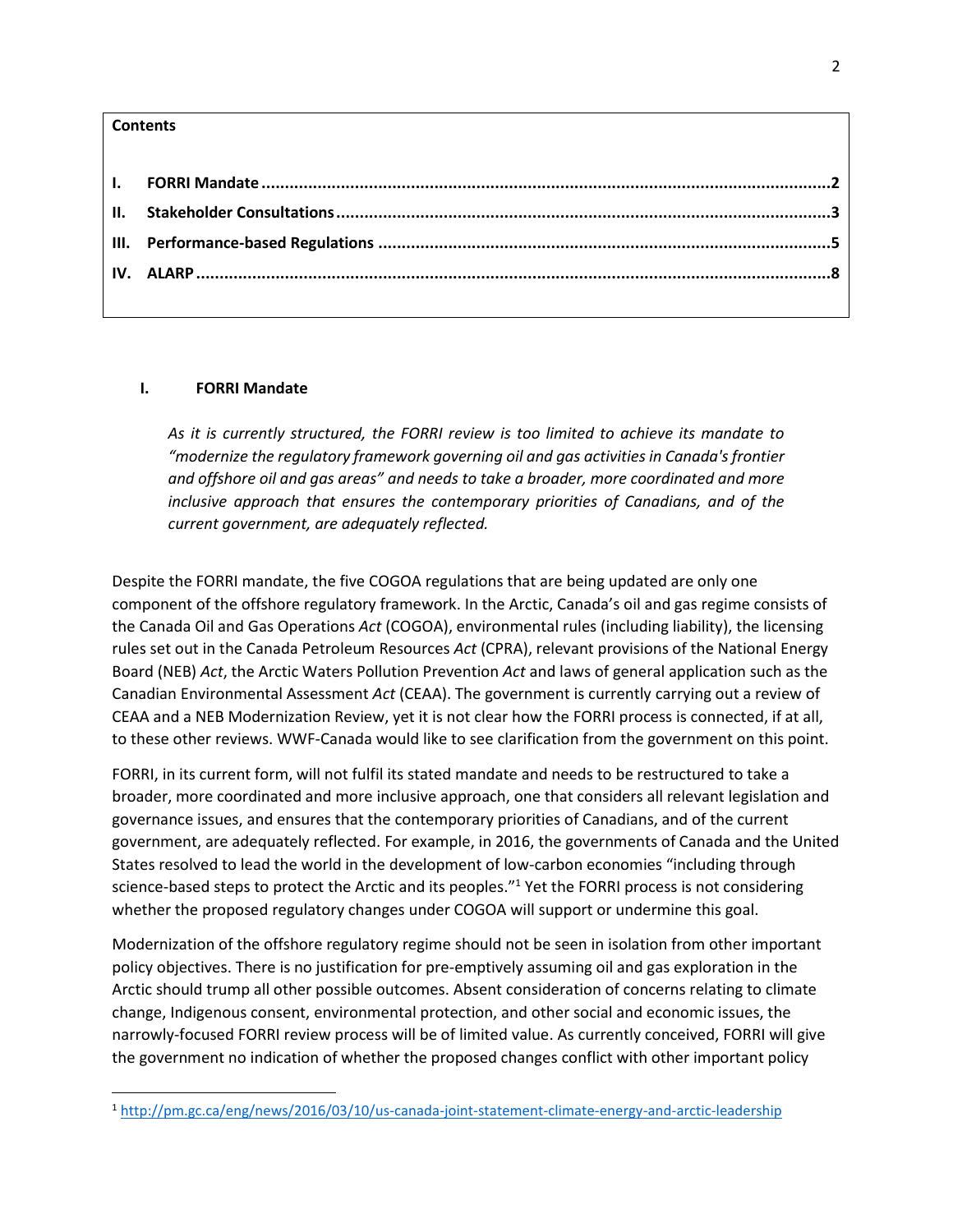objectives. Addressing broader, contemporary concerns will be absolutely critical if oil and gas resources in the Arctic are ever to be developed responsibly and sustainably, and with the required social license.

Nothing short of a comprehensive and public review of the entire regulatory regime governing oil and gas development in Canada's frontier and offshore areas is required, as implied by the FORRI mandate. Before any regulatory changes are finalized, the federal government must ensure that all stakeholders are properly consulted, international best practices for safety, accountability and environmental protection are in place and that areas of biological and cultural importance are not threatened. At a time of heightened public awareness and deep concern about issues such as land claims rights, benefits sharing and climate change, it is precisely the "regulatory framework governing oil and gas activities in Canada's frontier and offshore oil and gas areas" that requires a thorough review, not one piece of the regulatory puzzle.

## <span id="page-2-0"></span>**II. Stakeholder Consultations**

 $\overline{\phantom{a}}$ 

*Due to the lack of sufficient stakeholder consultations to date, the FORRI process is fundamentally flawed and lacks the legitimacy to proceed in its current form.* 

When considering fundamental changes to the rules governing offshore oil and gas activities in Canada, the government has a duty to adequately consult with all relevant stakeholders. The government has repeatedly affirmed its commitment to meaningful and inclusive consultations and to developing a renewed relationship with Canada's Indigenous peoples. The FORRI process to date has suffered from the absence of non-industry stakeholder participation, particularly Indigenous organizations, throughout the consultation process.

FORRI commenced in March 2016 and is now in its final (third) phase of consultations. Over the first two phases, only one organization outside of industry and government, the Inuvialuit Regional Corporation, has formally submitted comments. Almost every civil society and Indigenous organization that WWF-Canada has contacted in recent weeks was either unaware of FORRI or did not understand what it was. None has provided input except for the IRC.

During these first three consultation phases, or even prior to them, critical discussions amongst all stakeholders should have taken place about the overall objectives of FORRI. For example, we understand that the ALARP principle of risk reduction ("as low as reasonably practicable", discussed further in section III below) does not appear in the five COGOA regulations that are being updated through FORRI. The use of ALARP was, however, suggested as a guiding principle by the Canadian Association of Petroleum Producers (CAPP) in their Phase 1 FORRI submission dated May 2, 2016, in which they stated that ALARP reflected "the balance of risks and benefits."<sup>2</sup> The ALARP concept appears to have been adopted by the government as it is used repeatedly in the Phase 3 draft regulations even though there has been no substantive debate from a public interest perspective on whether it is appropriate to use ALARP in certain environments, such as the Canadian Arctic. Particularly for high

<sup>&</sup>lt;sup>2</sup> [http://www.nrcan.gc.ca/sites/www.nrcan.gc.ca/files/energy/pdf/CAPP\\_Comments\\_on\\_FORRI\\_Phase1.pdf](http://www.nrcan.gc.ca/sites/www.nrcan.gc.ca/files/energy/pdf/CAPP_Comments_on_FORRI_Phase1.pdf)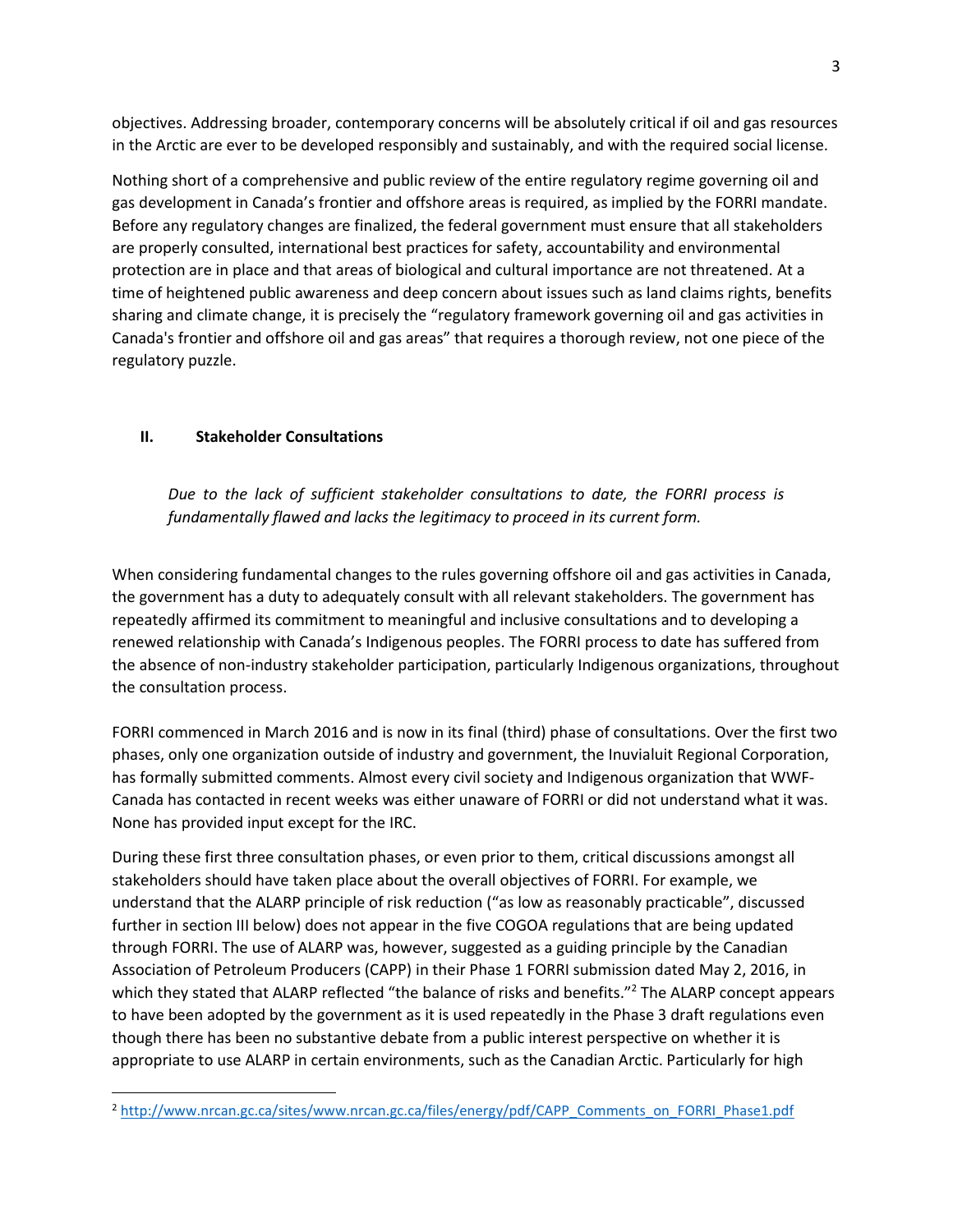consequence activities, such as uncontrolled well blowouts, the policy literature and international practices reflect a tendency to favour more prescriptive regulations.<sup>34</sup>

Related to ALARP, we also have concerns about the underlying premise of the FORRI process, which seems to assume that the move to a more performance-based approach will yield better results for safety and environmental protection. In its submission to Phase 1, CAPP expresses its support for performance-based regulation as a mechanism to achieve "a more competitive frontier and offshore sector" and "higher levels of environmental and safety performance."

WWF-Canada recognizes that performance-based goals are appropriate in some contexts. There are nevertheless good reasons to question the merits of performance-based vs. prescriptive regulations (see section II below). For example, following the Deepwater Horizon disaster in the Gulf of Mexico, the U.S. government consulted widely with environmental groups, academia, equipment manufacturers, federal agencies and industry groups before proposing new regulations that included stringent design requirements and operational procedures for critical well control equipment. To our knowledge, there has been no fulsome discussion amongst all FORRI stakeholders about the appropriateness of performance-based rules in various contexts.

Those communities that bear the greatest risk from increased offshore oil and gas activities must be an integral part of the consultation process when regulatory rule changes are being considered. With respect to Aboriginal consultation, Section 35 of the 1982 Constitution Act affirmed and recognized existing Aboriginal and treaty rights and the Supreme Court of Canada has made the government's legal duty to consult and accommodate clear in several decisions since 1982. The Supreme Court has also provided guidance on what constitutes adequate consultation and what does not, most recently in the Clyde River v. Petroleum Geo-Services Inc. decision regarding the inadequacy of consultations related to an offshore seismic blasting program.<sup>5</sup> It is not sufficient to send out an email to Indigenous organizations when proposing changes that have the potential to impact Indigenous rights and interests. If no response is received to the initial outreach, the government must follow up. In our view, this is not limited to consultations related to specific projects but also includes proposed regulatory changes, as has been the case with proposed changes to wildlife regulations in the North. Several major Inuit organizations have confirmed to WWF-Canada that they have not engaged in FORRI despite their interest in doing so.

While we recognize that there will be one additional opportunity for input in the spring of 2018, the FORRI web site states that, "The development of the policy intent and the subsequent consultation periods will occur in *three phases.*"<sup>6</sup> In other words, virtually no stakeholders from outside of industry and government have participated in discussions when much of the policy intent was being developed. We commend the government for its efforts to open discussions to stakeholders early in the regulatory renewal process. Upon doing so, however, it was imperative that the government receive input from all relevant stakeholders, not just industry representatives and governments, from the outset.

l

<sup>3</sup> <http://www.nrcan.gc.ca/mining-materials/publications/11732#a0>

<sup>4</sup> [https://www.bsee.gov/sites/bsee\\_prod.opengov.ibmcloud.com/files/aa11-bsee-well-control-ria.pdf](https://www.bsee.gov/sites/bsee_prod.opengov.ibmcloud.com/files/aa11-bsee-well-control-ria.pdf)

<sup>5</sup> <https://scc-csc.lexum.com/scc-csc/scc-csc/en/item/16743/index.do>

<sup>6</sup> <http://www.nrcan.gc.ca/energy/crude-petroleum/17729>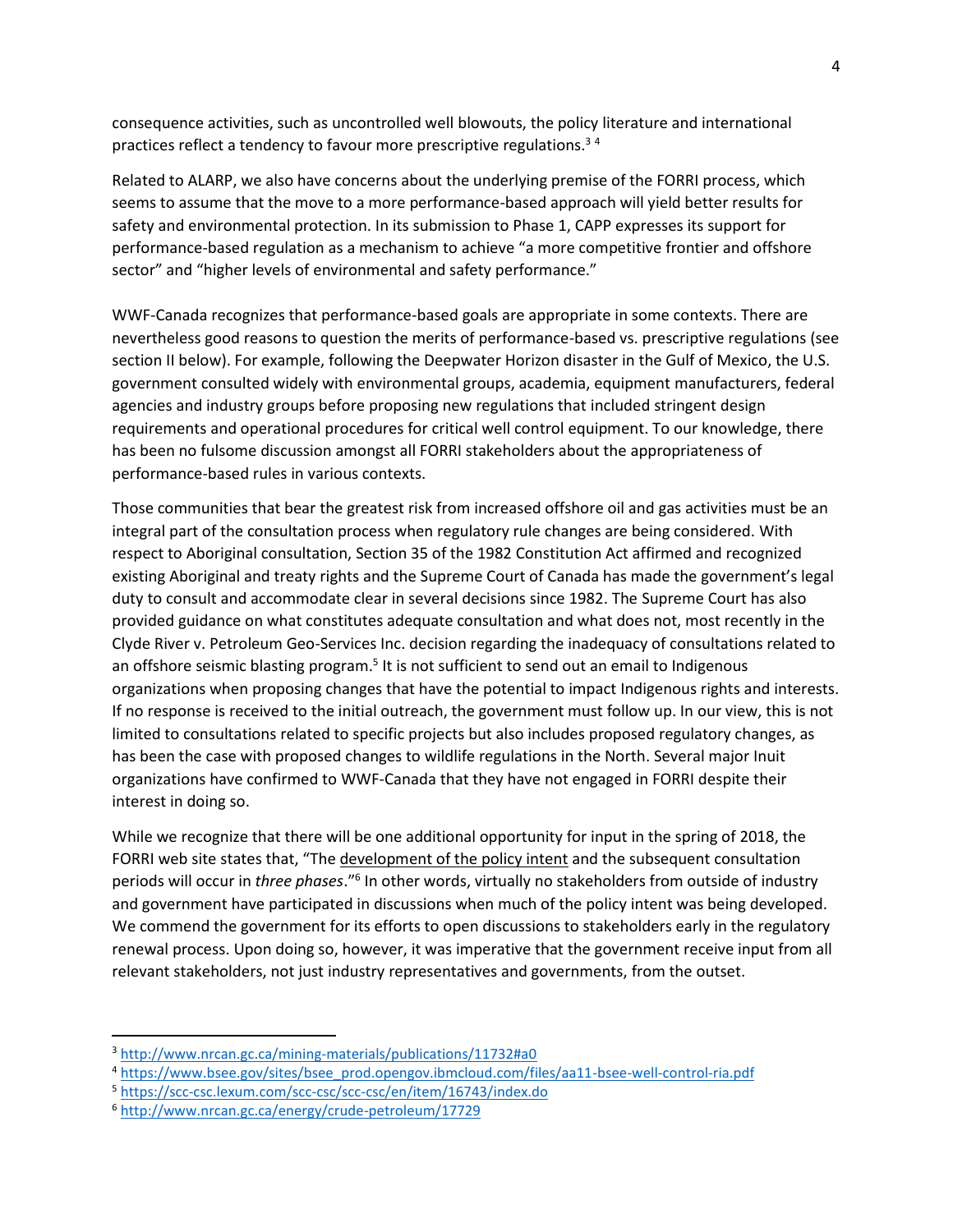The absence of participation of non-industry voices from the earlier phases of this review has also resulted in a failure to address other legitimate purposes, for example, the need to balance the rights of other economic uses aside from petroleum exploration. The lack of non-industry participation has led to a narrower, industry-focused review where a broader review that takes into account all legitimate interests is needed.

# <span id="page-4-0"></span>**III. Performance-based Regulations**

*Performance-based rules are not appropriate in all contexts. Not all jurisdictions have adopted performance-based rules and not all stakeholders in the FORRI process have weighed in on the relative merits and drawbacks of this approach.*

Underlying the FORRI consultation process there appears to be an assumption that a performancebased approach will necessarily lead to more flexibility for operators in adopting new technological innovations and better outcomes for safety and environmental protection. To our knowledge, this assertion of the superiority of performance goals has not been substantively questioned or discussed at any stage of the FORRI consultations. This is despite the fact that other Arctic nations continue to use prescriptive rules to regulate their offshore oil and gas operators.

As noted, performance-based regulations are common in some industries and can sometimes have the general advantage of allowing for the adoption of new technologies. However, they are not appropriate in certain circumstances, including high risk, high consequence environments like the Arctic, where the risks of an accident are higher, the consequences are potentially catastrophic, and our ability to respond is extremely limited. Even Natural Resources Canada (NRCan), concluded in a 2013 report that "when the risk or consequences associated with an activity are high...outcome-based regulations may not be appropriate; particularly if a suitable technology already exists."<sup>7</sup>

The United States and Russia have retained or even strengthened their prescriptive rules in the offshore petroleum industry in recent years. For instance, in 2016, the United States government introduced a set of prescriptive rules aimed at preventing the kind of equipment failures that led to the disastrous 2010 Deepwater Horizon oil spill in the Gulf of Mexico.<sup>8</sup> An investigation into the blowout revealed that the oil industry had insisted upon the safety of its operations and the reliability of its blowout preventers, and that the responsible U.S. regulator had declined to act on advice from its own experts on how it could minimize the risk of a well control failure.<sup>9</sup> In response to the accident, the government added stricter requirements to the design of undersea wells and tightened rules on blowout preventers (BOP), with no opt-out provision, such that the use of double shear rams is now required to provide backup in the event of equipment failure.<sup>10</sup>

l

<sup>7</sup> <http://www.nrcan.gc.ca/mining-materials/publications/11732#a0>

<sup>8</sup> <https://www.gpo.gov/fdsys/pkg/FR-2016-04-29/pdf/2016-08921.pdf>

<sup>9</sup> <http://www.nytimes.com/2010/06/21/us/21blowout.html>

<sup>10</sup> <https://www.bsee.gov/sites/bsee.gov/files/fact-sheet/bsee/fact-sheet-proposed-well-control-rule.pdf>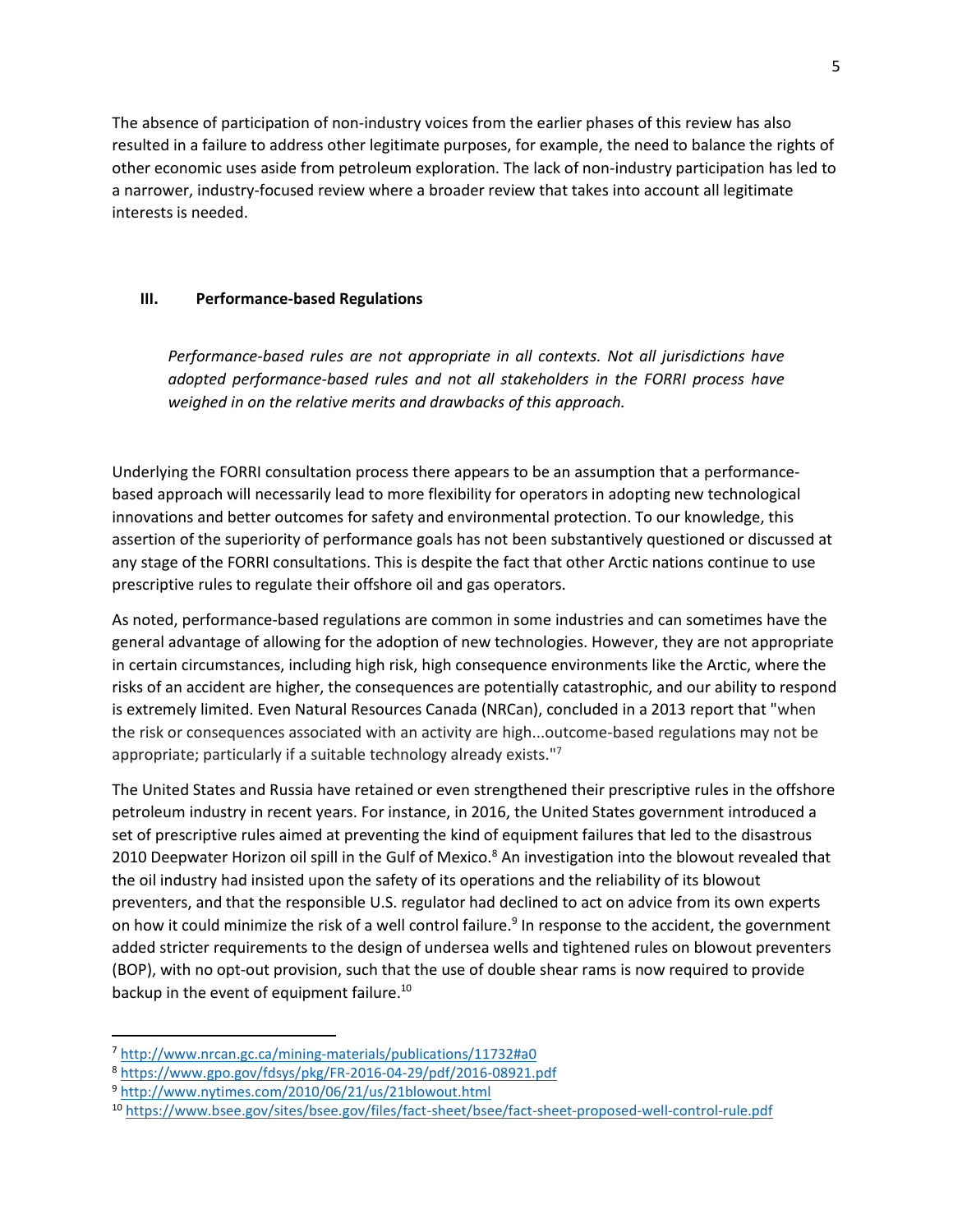In justifying the new BOP rule, the U.S. Bureau for Safety and Environmental Enforcement (BSEE) wrote in 2016 that, despite the additional cost to operators, the prescriptive rule was "necessary to reduce the likelihood and/or severity of any oil or gas blowout, which can lead to the loss of life, serious injuries, and harm to the environment. As evidenced by the Deepwater Horizon incident… blowouts can result in catastrophic consequences… Despite new regulations (prior to 2016) and improvements in industry standards and practices since the Deepwater Horizon incident, *loss of well control (LWC) incidents are happening at about the same rate five years after that incident as they were before" (italics added).<sup>11</sup>*

Operators in the U.S. offshore are also required to demonstrate that they have immediate access to surface and subsea containment resources that would be adequate to promptly respond to a blowout or other loss of well control. Other prescriptive rules in Alaskan waters include the requirement that, in the event of a blowout, operators are able to drill a relief well during the same season and that a capping stack be onsite within 24 hours.<sup>12</sup>

Finally, the U.S. Outer Continental Shelf Lands Act (OCSLA) explicitly requires the use of "Best available and safest technologies" (BAST) on all new drilling and production operations, with only the Secretary having the authority to determine whether the incremental benefits are "clearly insufficient" to justify the incremental costs of utilizing BAST.<sup>13</sup>

In Canada, the proposed new COGOA rules include no requirements to use the best available technologies or best environmental practices and do not appear to include minimum safety standards. There is common use of undefined language with no guidance to the Boards on how it should be interpreted. For example, Annex I of the Phase 3 regulations (Well Containment and Control) requires operators in the Canadian offshore to demonstrate "*as soon as the circumstances permit*, measures to stop the flow from an uncontrolled well *and to minimize spill duration and environmental effects.*" They must also "demonstrate the adequacy of those measures", yet no specific technologies such as blowout preventers are prescribed, contrary to the U.S. approach.

The proposed regulations do maintain the COGOA requirement that at least two independent and well tested barriers be in place during all well operations. However, a well barrier can take different forms and does not necessarily mean that a blowout preventer must be used. The operator is required to describe the type of subsea containment equipment to be utilized in the event of a loss of well control, but there is no blind shear ram requirement, as in the U.S.

The amended FORRI regulations state that "all subsea production systems are designed, built, installed, commissioned, tested, operated, inspected, monitored and maintained to reduce risks to safety and to the environment to *as low as reasonably practicable* (ALARP) under all foreseeable environmental and operating conditions, for all modes of operation." NRCan officials have confirmed that the test of reasonability with respect to risk reduction and the effectiveness of the proposed measures will be determined by the regulator. Yet it is recognized in the regulatory policy literature that the general and

 $\overline{\phantom{a}}$ 

<sup>12</sup> [https://www.federalregister.gov/documents/2016/07/15/2016-15699/oil-and-gas-and-sulfur-operations-on](https://www.federalregister.gov/documents/2016/07/15/2016-15699/oil-and-gas-and-sulfur-operations-on-the-outer-continental-shelf-requirements-for-exploratory)[the-outer-continental-shelf-requirements-for-exploratory](https://www.federalregister.gov/documents/2016/07/15/2016-15699/oil-and-gas-and-sulfur-operations-on-the-outer-continental-shelf-requirements-for-exploratory)

<sup>11</sup> [https://www.bsee.gov/sites/bsee\\_prod.opengov.ibmcloud.com/files/aa11-bsee-well-control-ria.pdf](https://www.bsee.gov/sites/bsee_prod.opengov.ibmcloud.com/files/aa11-bsee-well-control-ria.pdf)

<sup>13</sup> [https://www.gpo.gov/fdsys/pkg/USCODE-2015-title43/html/USCODE-2015-title43-chap29-subchapIII](https://www.gpo.gov/fdsys/pkg/USCODE-2015-title43/html/USCODE-2015-title43-chap29-subchapIII-sec1347.htm)[sec1347.htm](https://www.gpo.gov/fdsys/pkg/USCODE-2015-title43/html/USCODE-2015-title43-chap29-subchapIII-sec1347.htm)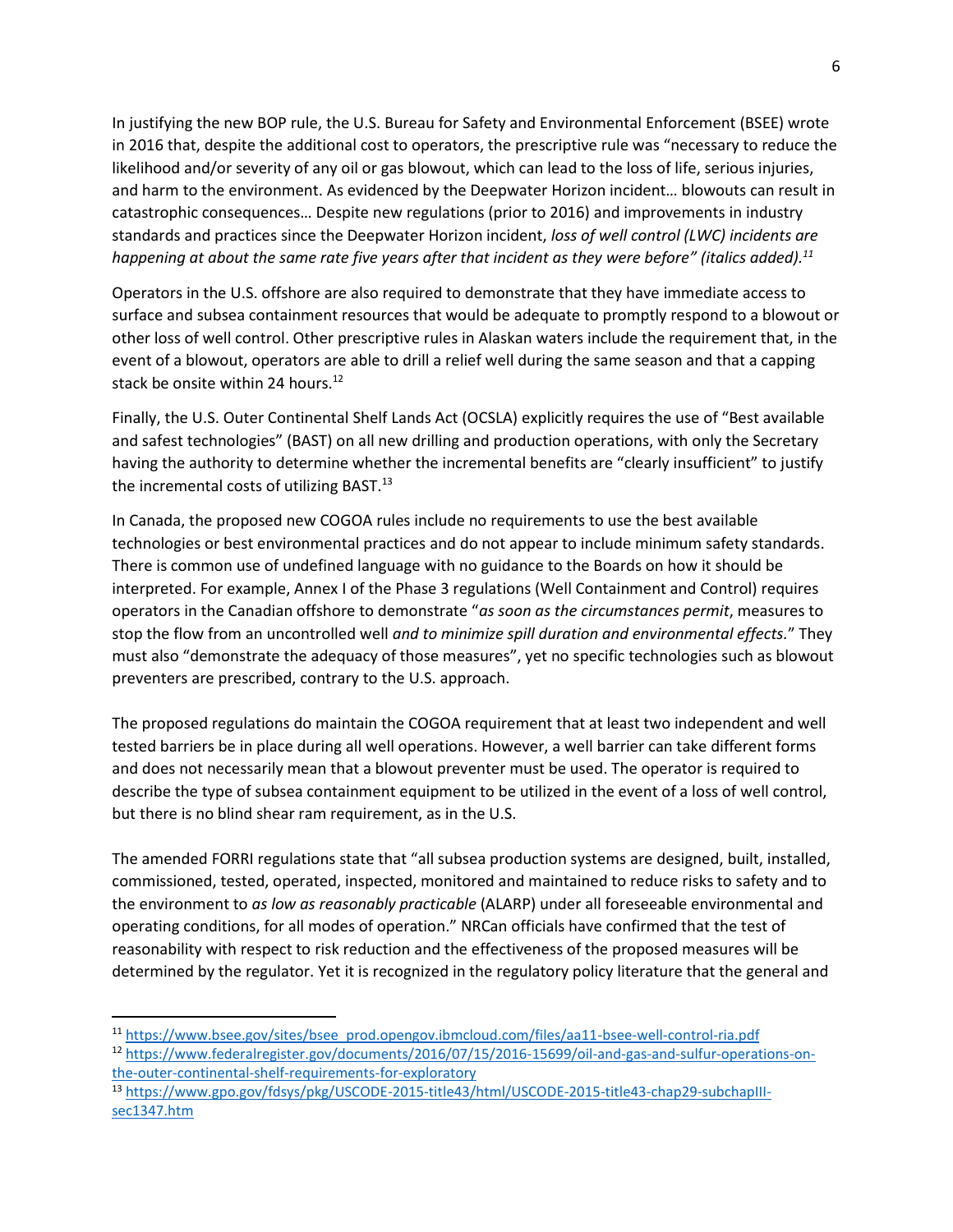sometimes vague language of performance-based regulations allows for considerable room for interpretation. There is already concern across a broad section of the scientific community and the broader public with respect to the current responsibilities of the offshore Boards for regulating the environmental performance of oil and gas development industries.<sup>14</sup> These concerns provide a context that is extremely relevant to the impacts of the performance-based direction of the proposed changes in FORRI, with respect to the relationship between the Boards and the industries they regulate, for it will be entirely up to the Boards to interpret the new rules and determine if the operators' plans satisfy the policy intent of FORRI.

This concern about the vague language of performance-based rules is shared by others. In its submission to phase 2 of FORRI, the International Association of Geophysical Contractors wrote that "individual Boards' interpretation of (the) regulations may not align with the policy intent of FORRI, especially where the initiative's intent is not specific, but ambiguous."<sup>15</sup> Finally, it is not at all clear in the proposed regulations how the Boards will differentiate between vastly different sub- and supra-60 degree contexts, nor does any guidance appear to be given in this regard.

Performance-based rules may be appropriate in some circumstances but some prescriptive rules are still needed, as the U.S. example demonstrates. At a minimum, the government should consider using equivalency language that sets a minimum standard of safety while allowing the operator the flexibility to propose other alternatives. The National Energy Board (NEB) adopted this approach in 2011 with respect to its Same Season Relief Well (SSRW) requirement. Acknowledging the continual evolution of technology, the NEB allowed operators to depart from its SSRW requirement if they could demonstrate how they would meet or exceed the intended outcome of the rule. Although controversial, this language at the very least ensured a minimum safety threshold against which operators' proposals could be evaluated. Likewise, the BSEE in the U.S. justified its new, more prescriptive rules in the wake of the Deepwater Horizon disaster by stating that the strict requirement for operators to have immediate access to relief rigs "sets forth the minimum level of prescription necessary to achieve the (regulatory outcome), leaving many performance-based options available for operators to pursue."<sup>16</sup>

The government has not provided a sufficient explanation as to why it is unnecessary for Canada to adopt the stricter, more prescriptive rules that the U.S. has put in place. Not all jurisdictions have adopted performance-based rules and not all stakeholders in the FORRI process have weighed in on the relative merits and drawbacks of this approach. There is a need for rigorous discussion and debate amongst all stakeholders on the appropriateness of performance-based regulations in the Canadian offshore environment and how such rules would be interpreted and applied by the three offshore Boards. Thus far, this has not happened through the FORRI process.

 $\overline{\phantom{a}}$ 

<sup>&</sup>lt;sup>14</sup> See for example numerous submissions to the Government of Canada's meta-review process: 'Discussion Paper', [www.discussionpaper.ca](http://www.discussionpaper.ca/)

<sup>15</sup> <http://www.nrcan.gc.ca/sites/www.nrcan.gc.ca/files/energy/pdf/IAGCCAGCFORRIPhase2Comments.pdf>

<sup>16</sup> [https://www.federalregister.gov/documents/2016/07/15/2016-15699/oil-and-gas-and-sulfur-operations-on](https://www.federalregister.gov/documents/2016/07/15/2016-15699/oil-and-gas-and-sulfur-operations-on-the-outer-continental-shelf-requirements-for-exploratory)[the-outer-continental-shelf-requirements-for-exploratory](https://www.federalregister.gov/documents/2016/07/15/2016-15699/oil-and-gas-and-sulfur-operations-on-the-outer-continental-shelf-requirements-for-exploratory)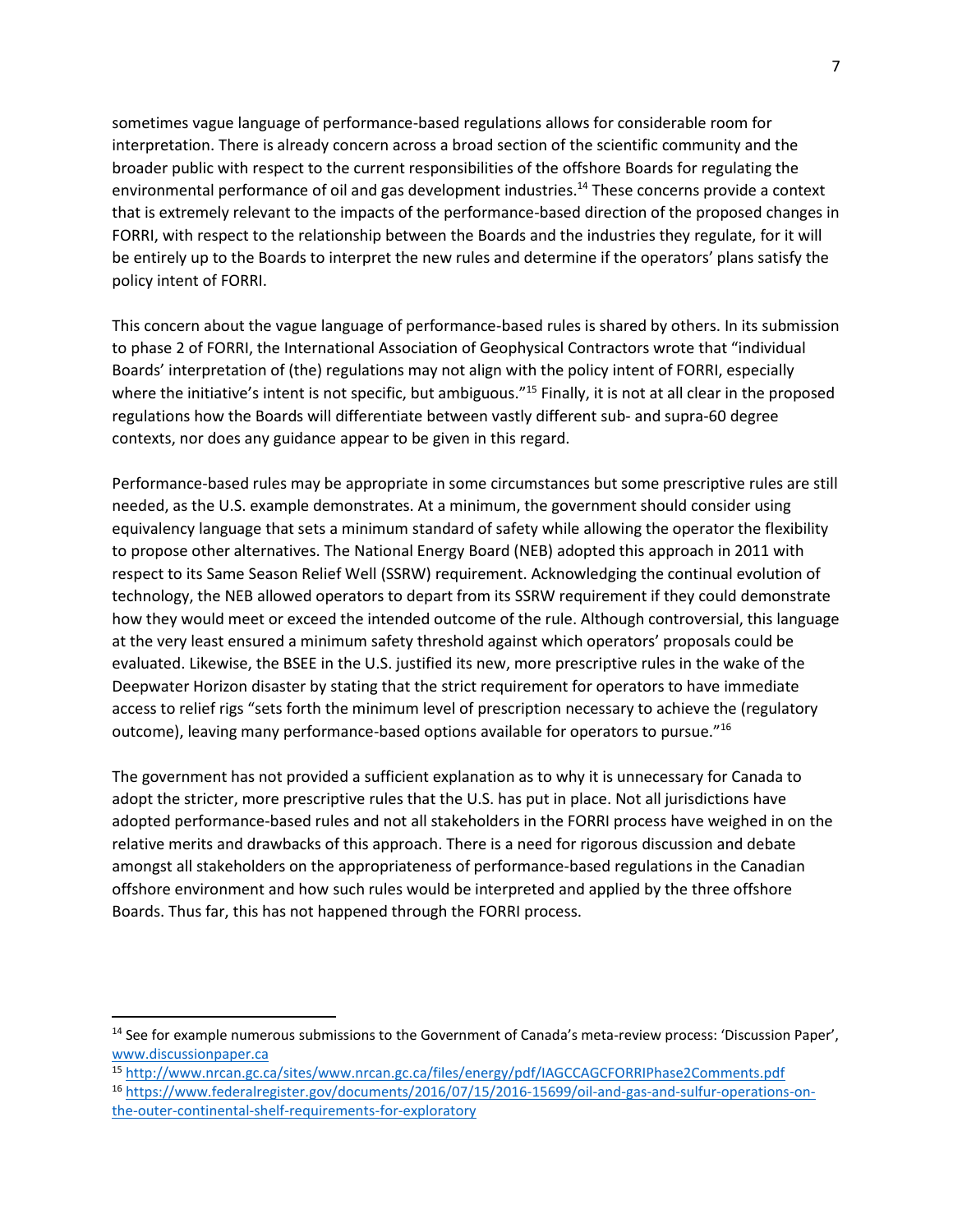#### <span id="page-7-0"></span>**IV. ALARP**

*The government has repeatedly used the ALARP risk reduction principle in the Phase 3 draft regulations even though ALARP is not appropriate in high risk, high consequence environments. There has been no substantive debate on whether Canada should adopt this principle.*

The phase 3 draft regulations contain widespread use of the ALARP (As Low As Reasonably Practicable) concept when referring to risk reduction, which is not defined in the regulations. Although ALARP does not appear in the five COGOA regulations that are being updated through FORRI, its inclusion in the draft regulations was suggested as a guiding principle by the Canadian Association of Petroleum Producers (CAPP) in their Phase 1 FORRI submission dated May 2, 2016. The government has adopted ALARP repeatedly in the Phase 3 draft regulations even though there has been no substantive debate on whether it is appropriate.

ALARP should not be used in high-consequence environments, such as the Canadian Arctic, where a major oil spill could not be cleaned up.<sup>17 18</sup> ALARP is a risk-management principle used to allocate risk reduction effort and expense, which can be applied when the risks of failure are considered tolerable. Government officials have insisted through the FORRI process that the concept is established in jurisprudence and that there is strong legal precedent to help the Boards understand what ALARP means. However, the government has yet to make a convincing case that the use of ALARP will encourage companies to make their operations safer by fostering innovation. In fact, one could argue that the opposite may be the case. ALARP requires an operator to reduce risk only to a point that they can convince a regulator is "reasonably practicable". Reducing risk beyond this point would require the operator to absorb additional costs and there appears to be nothing in the proposed regulations that puts pressure on the operator to innovate in order to reduce risk beyond what the regulator deems "reasonable".

It is not difficult to imagine a scenario in which an operator, with the agreement of the regulator, might consider certain safety measures to be not "reasonably practicable" (i.e. too expensive), yet such measures may nevertheless be technically practicable/achievable and the best for safety purposes. The use of ALARP could open the door for an operator to try to downplay the potential risk of an accident (i.e. by claiming that a major blowout would be virtually impossible). To illustrate this concern, it is worth noting that a New York Times investigation into the Deepwater Horizon blowout highlighted the "chasm" between the oil industry's assertions about the reliability of its blowout preventers (thus seeking to minimize the perceived risk) and a more complex reality.<sup>19</sup> Depending on how ALARP is interpreted and applied by the Boards (which is not clear in the draft regulations), ALARP could become a tool to understate actual risks in order to avoid important safety measures for economic reasons. This was in fact the route taken by Shell Canada and the Canada-Nova Scotia Offshore Petroleum Board (CNSOPB) in its justification to the Government of Nova Scotia in defense of *not* having a capping stack

 $\overline{a}$ 

<sup>17</sup> <http://www.nrcan.gc.ca/mining-materials/publications/11732#a0>

<sup>18</sup> [https://www.bsee.gov/sites/bsee\\_prod.opengov.ibmcloud.com/files/aa11-bsee-well-control-ria.pdf](https://www.bsee.gov/sites/bsee_prod.opengov.ibmcloud.com/files/aa11-bsee-well-control-ria.pdf)

<sup>19</sup> <http://www.nytimes.com/2010/06/21/us/21blowout.html>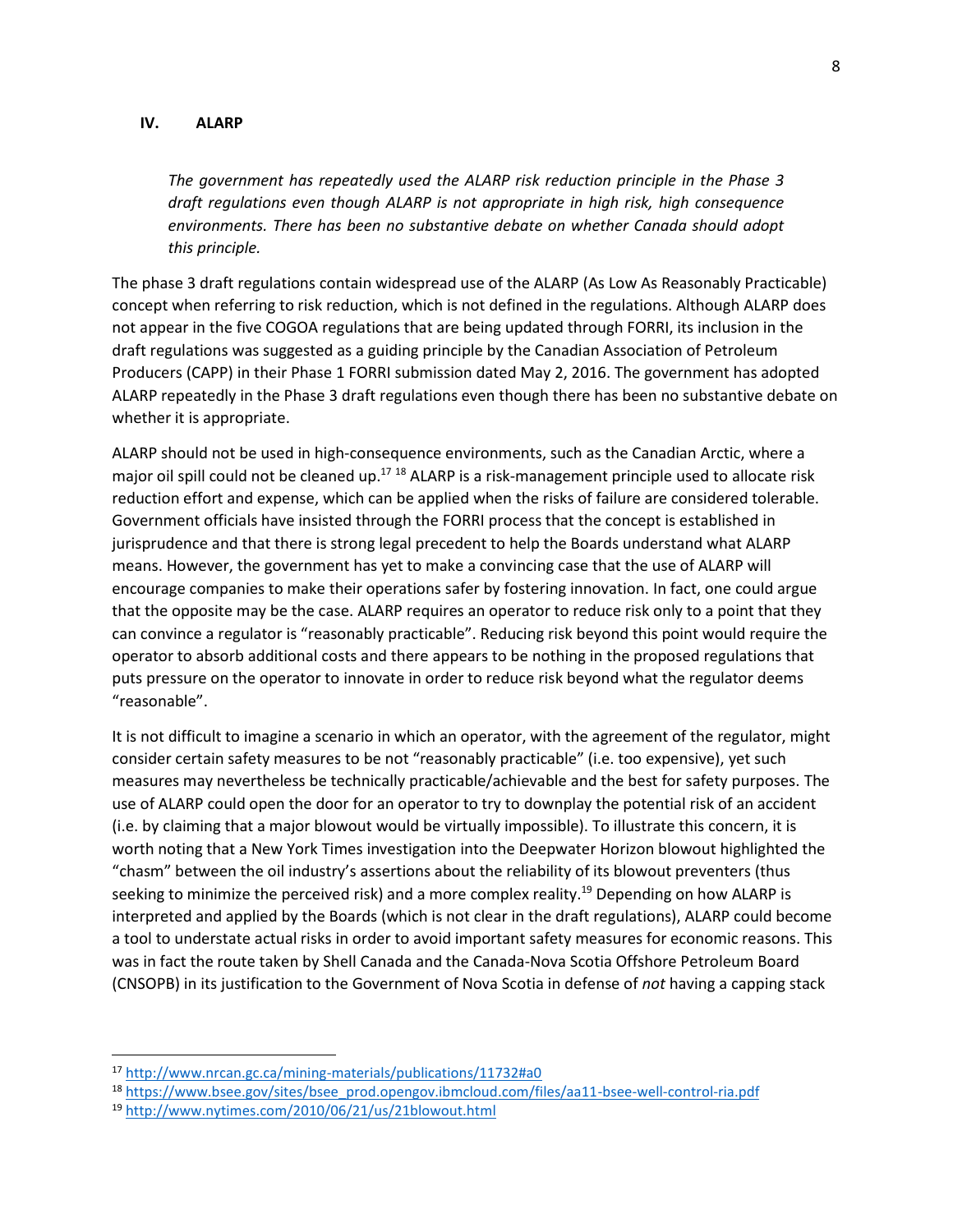on site for its exploratory drilling program on the Scotian Shelf, which is contrary to the approach adopted in the Alaskan offshore.<sup>20</sup>

It is worth repeating that, in the U.S., ALARP is not used in offshore drilling rules and operators are instead required to utilize the Best Available and Safest Technologies (BAST) under the OCSLA.<sup>21</sup> In Canada, there is no BAST requirement and the authority to determine what safety measures are "reasonably practicable" will be granted to the three offshore Boards, which, as previously noted, are already the subject of considerable concern across a broad section of the scientific community and the Canadian public.

In a performance-based approach to safety and environmental performance, companies are required to demonstrate that measures are taken to manage risk. However, what an operator may consider "reasonably practicable" measures to cope with risks may not be the same as what the public considers to be a *tolerable* risk. In other words, an operator's proposed measures to cope with perceived risks may not go far enough to suit those who will be adversely affected if the risk is realized. Risks that entail dire consequences that cannot be managed should be reduced to the greatest extent possible, not to a level that is deemed "as low as reasonably practicable" by industry and the regulator. The risk, however small, of a high-impact, major accident in the Arctic that could not be cleaned up is one such example. In such instances, any application of ALARP would be a dangerously misguided.

In these cases, it has been argued that acceptable risk levels for the Arctic should be well below industry's usual standard and should reflect an 'As Low As Possible' (ALAP) standard, regardless of cost.<sup>22</sup> Such an approach might not be welcome from a business perspective, but in society there may be an understanding for higher reasonable costs to lower the risk. In some cases, it may be in the public interest not to expose highly sensitive or important ecosystems to the risks associated with drilling for hydrocarbons.

The point is that ALARP is controversial, yet none of these issues has been discussed through FORRI. The ALARP concept seems to have been inserted without debate. Its use is not appropriate in a performance-based regulatory system in which there is an absolute limit on legal liability in the event of a major accident, as is the case in Canada. One solution might be for the operator to make the acceptance criteria and risk assessment explicit and available to the public through a formal engagement process before the operator can receive regulatory approval, or the government could make absolute liability levels unlimited for operators in the event of an accident, as is practiced in other jurisdictions such as Norway, Russia and Greenland.<sup>23</sup> Regrettably, these potential solutions, and the many other issues noted above, have not been considered in FORRI.

 $\overline{\phantom{a}}$ 

<sup>&</sup>lt;sup>20</sup> [http://nslegislature.ca/index.php/committees/committee\\_hansard/C10/re2015nov05](http://nslegislature.ca/index.php/committees/committee_hansard/C10/re2015nov05)

<sup>&</sup>lt;sup>21</sup> [https://www.gpo.gov/fdsys/pkg/USCODE-2015-title43/html/USCODE-2015-title43-chap29-subchapIII](https://www.gpo.gov/fdsys/pkg/USCODE-2015-title43/html/USCODE-2015-title43-chap29-subchapIII-sec1347.htm)[sec1347.htm](https://www.gpo.gov/fdsys/pkg/USCODE-2015-title43/html/USCODE-2015-title43-chap29-subchapIII-sec1347.htm)

<sup>&</sup>lt;sup>22</sup> Arctic Resource Development. FNI and DNV 2012.

<sup>&</sup>lt;sup>23</sup> <http://www.pembina.org/reports/comparing-offshore-oil-and-gas-regulations.pdf>